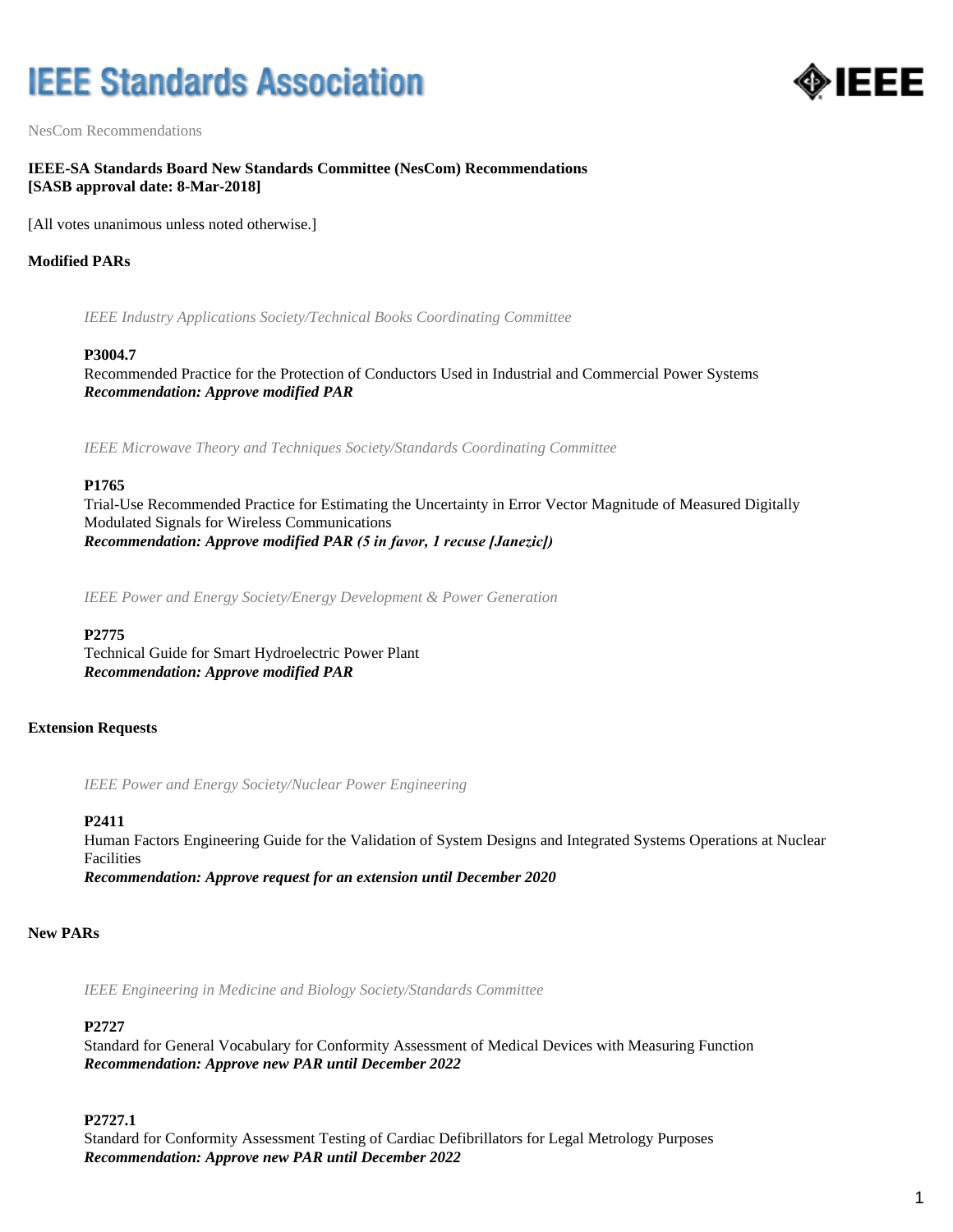# **P2730** Standard for Classification, Terminologies, and Definitions of Medical Robots *Recommendation: Approve new PAR until December 2022*

*IEEE Industrial Electronics Society/Industrial Electronics Society Standards Committee*

## **P2668**

Standard for Maturity Index of Internet-of-things: Evaluation, Grading and Ranking *Recommendation: Approve new PAR until December 2022*

*IEEE Power and Energy Society/Insulated Conductors*

# **P1511.2**

Guide for Investigating and Analyzing Failures of Joints on Extruded Shielded Power Cables on Systems Rated 5 kV Through 46 kV *Recommendation: Approve new PAR until December 2022*

*IEEE Power and Energy Society/Power System Communications and Cybersecurity*

## **P2658**

Guide for Cybersecurity Testing in Electric Power Systems *Recommendation: Approve new PAR until December 2022*

*IEEE Power and Energy Society/Power System Relaying and Control*

## **P2030.100.1**

Monitoring and Diagnostics of IEC 61850 Generic Object Oriented Status Event (GOOSE) and Sampled Values Based Systems *Recommendation: Approve new PAR until December 2022*

## **PC37.300**

Guide for Centralized Protection and Control (CPC) Systems within a Substation *Recommendation: Approve new PAR until December 2022*

*IEEE Power and Energy Society/Transmission and Distribution*

## **P2030.11**

Distributed Energy Resources Management Systems (DERMS) Functional Specification *Recommendation: Approve new PAR until December 2022*

## **P2745.1**

Guide for Technology of Unified Power Flow Controller Using Modular Multilevel Converter: Part 1 Functions *Recommendation: Approve new PAR until December 2022*

## **P2745.2**

Guide for Technology of Unified Power Flow Controller Using Modular Multilevel Converter: Part 2 Terminology *Recommendation: Approve new PAR until December 2022*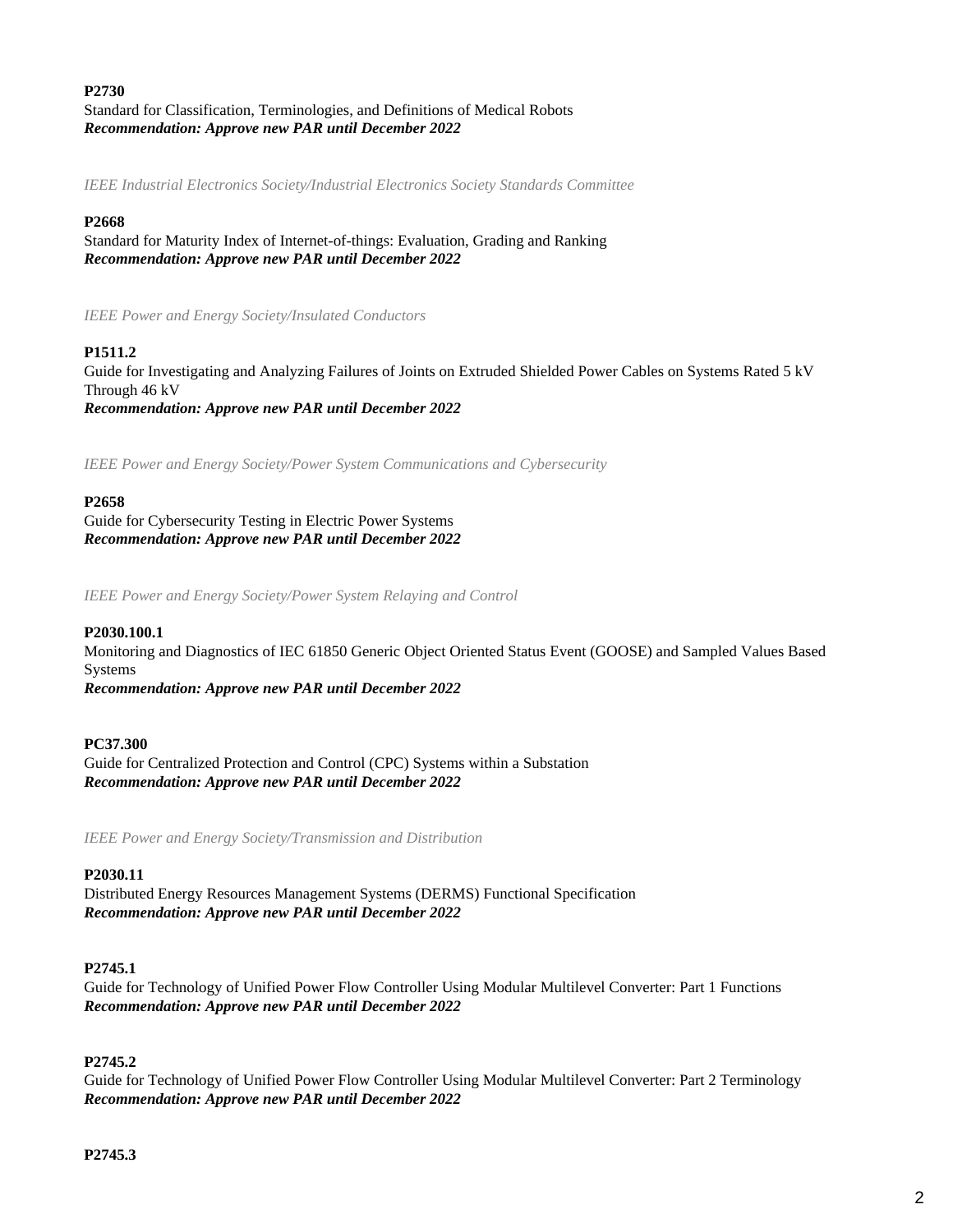Guide for Technology of Unified Power Flow Controller Using Modular Multilevel Converter: Part 3 Thyristor Bypass Switch

*Recommendation: Approve new PAR until December 2022*

# **P2746**

Guide for Evaluating AC Interference on Linear Facilities Co-Located Near Transmission Lines *Recommendation: Approve new PAR until December 2022*

*IEEE Power and Energy Society/Transformers*

## **PC57.166**

Guide for Acceptance and Maintenance of Insulating Liquids in Transformers and Related Equipment *Recommendation: Approve new PAR until December 2022*

*IEEE-SASB Coordinating Committees/SCC21 - Fuel Cells, Photovoltaics, Dispersed Generation, and Energy Storage*

## **P1547.9**

Guide to Using IEEE Standard 1547 for Interconnection of Energy Storage Distributed Energy Resources with Electric Power Systems *Recommendation: Approve new PAR until December 2022*

*IEEE Vehicular Technology Society/Rail Transportation Standards Committee*

#### **P2752**

Guide for Multi-Point Grounding System of Trains in Electrified Railway *Recommendation: Approve new PAR until December 2022*

#### **P2753**

Guide for the Measurement of Pantograph Off-Line and Evaluation of Current Collection Performance for High Speed Railway *Recommendation: Approve new PAR until December 2022*

## **PARs for the Revision of Standards**

*IEEE Computer Society/Design Automation*

**P2401**

Standard Format for LSI-Package-Board Interoperable Design *Recommendation: Approve PAR for the revision of a standard until December 2022*

*IEEE Computer Society/Learning Technology*

#### **P1484.11.3**

Standard for Learning Technology Extensible Markup Language (XML) Schema Binding for Data Model for Content Object Communication

*Recommendation: Approve PAR for the revision of a standard until December 2022*

# **P1484.12.3**

Standard for Extensible Markup Language (XML) Schema Definition Language Binding for Learning Object Metadata *Recommendation: Approve PAR for the revision of a standard until December 2022*